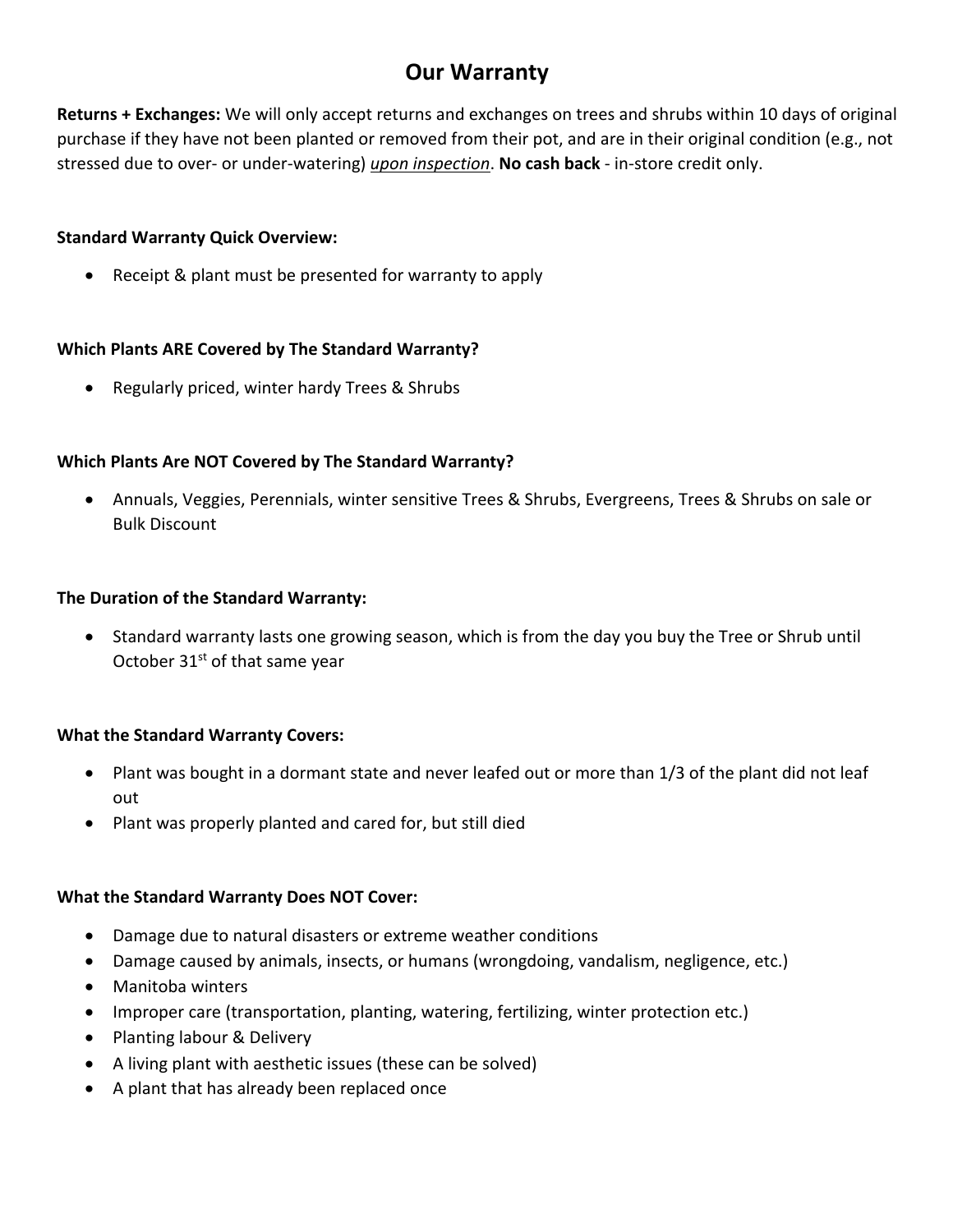### **Extended Winter Warranty Quick Overview:**

• Receipt, Extended Winter Warranty paper, & plant must be presented for warranty to apply

#### **Which Plants CAN Be Covered by The Extended Winter Warranty:**

• Regularly priced, winter hardy Trees & Shrubs, & 4'+ Spruce Trees

### **Which Plants are NOT Covered by the Extended Winter Warranty:**

• Annuals, Veggies, Perennials, winter sensitive Trees & Shrubs, most Evergreens, Trees & Shrubs on sale or Bulk Discount

#### **The Duration of the Extended Winter Warranty:**

• Extended Winter Warranty begins on November  $1^{st}$  of the purchase year and finishes on June 30<sup>th</sup> of the following year

#### **What the Extended Winter Warranty Covers:**

- Plant was properly planted & cared for but still died
- Plant died due to Manitoba winter weather

#### **What the Extended Winter Warranty Does NOT Cover:**

- Damage due to natural disasters or extreme weather conditions
- Damage caused by animals, insects, or humans (wrongdoing, vandalism, negligence, etc.)
- Improper care (transportation, planting, watering, fertilizing winter protection etc.)
- Planting labour & Delivery
- A living plant with aesthetic issues (these can be solved)
- A plant that has already been replaced once

#### **Purchasing the Extended Winter Warranty:**

- The Extended Winter Warranty is available for purchase at the time you buy your Trees & Shrubs or for one week after the purchase of your Trees & Shrubs
- The Extended Winter Warranty costs 40% of the price of the plant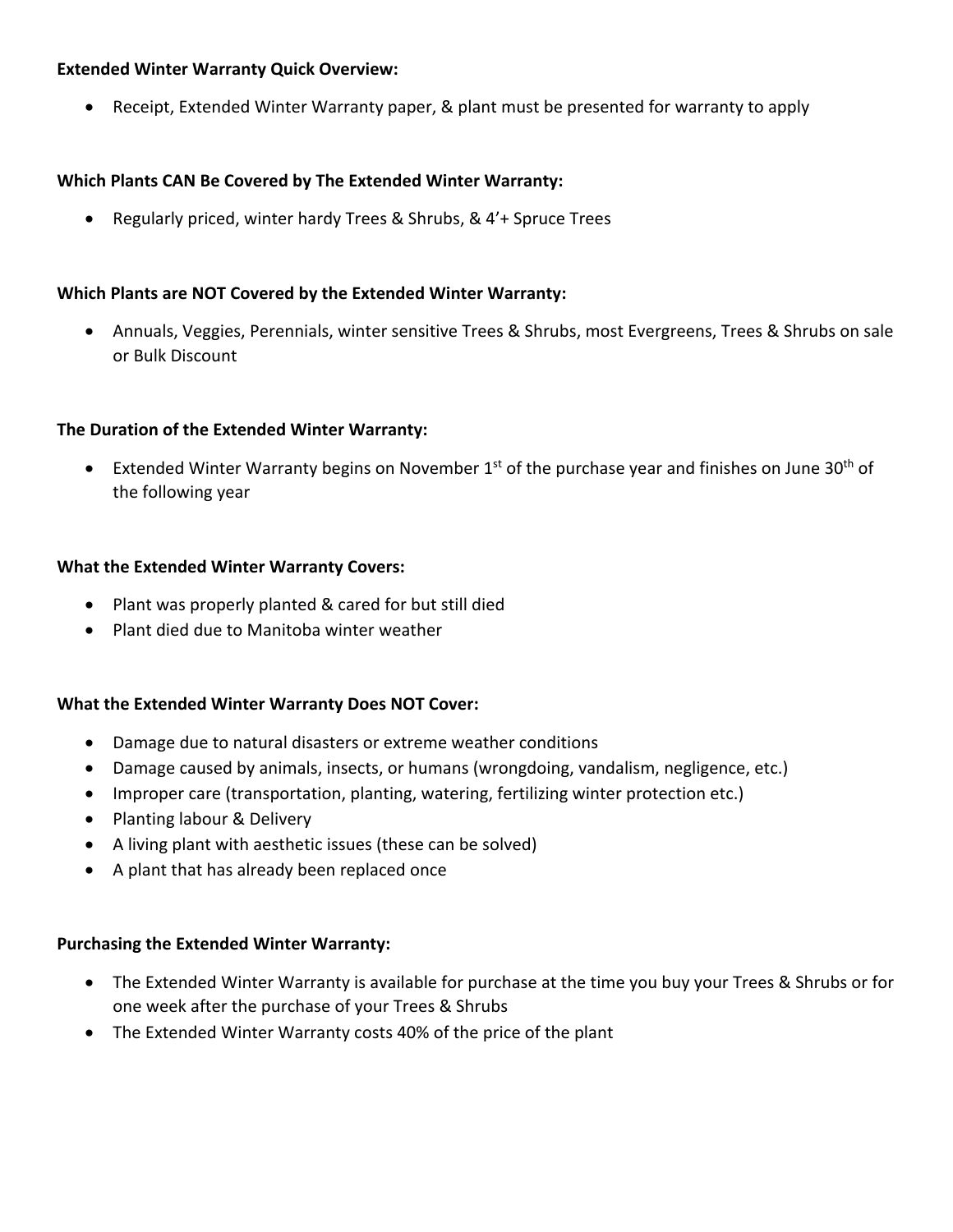# **1. Why No Warranty on Certain Items & Why Are Some Items Not Eligible for the Extended Warranty?**

**\*Anything that is not covered by our standard warranty or not eligible for the Extended Winter Warranty is clearly marked on their sign & on your receipt.**

## **Annuals & Perennials:**

- They can deteriorate extremely quickly without proper care (e.g., left without cover and hit by late spring frost; or hanging baskets in hot windy conditions may need water twice a day)
- If not planted immediately they can be over/ under watered as they have small volatile root compartments unlike large trees in large pots
- They are not as expensive or long-term as Trees & Shrubs

# **Winter Sensitive Trees & Shrubs:**

- Buying a winter sensitive tree or shrub and having it thrive is not an impossible feat; do not be discouraged! However, they do require extra care & attention
- We will give you all the info & support you need to have these plants flourish on your yard but sometimes they just cannot make it through our winters (can you blame them?!)
- Due to the extra risks, these plants are not covered by our standard or extended warranty

## **Evergreens:**

- Evergreens do not signal stress as quickly as deciduous plants. Once they start dropping needles the problem has probably been there for 2-3 months
- Cedars, for example are specifically a fickle bunch on the prairies. Love the look, hate the high maintenance. If they dehydrate or have winter burn even once, they take years to recover... if they can. Having Cedars thrive on your yard is not impossible we simply do not encourage them unless you value the extra effort
- And due to the extra risks they are not coved by our standard warranty and most evergreens are not eligible for the extended warranty

## **Bulk Discount & Sale Items**

- You get spectacular deals when we put plants on sale or sell them in bulk quantities. Most of our sale items are cheaper than the average pizza! Some are cheaper than a specialty coffee!!
- We only put hardy plants we trust on sale and bulk discount
- You get such a good deal you can buy another one if the first one did not work (for some strange reason) and still save money!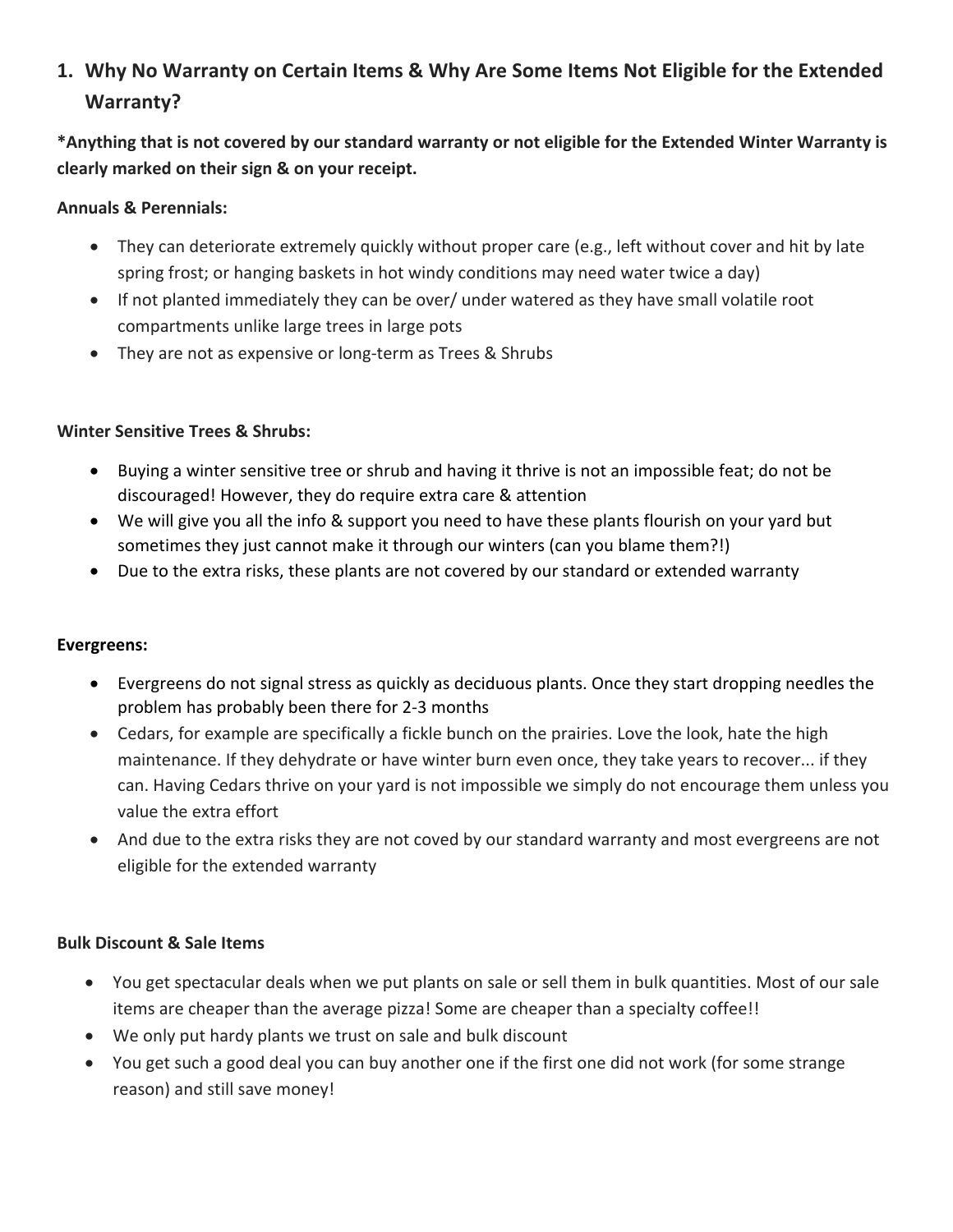# **2. Why is Winter Warranty Extra & Not Included in the Standard Warranty like Some Other Greenhouses offer?**

 To be totally honest, it's our pricing. We typically sell our plants at a lower price point than other greenhouses do. We could increase our prices to cover the chance of needing to replace trees for free, but that does not seem fair to us when with the right resources and support, you should not need to replace your plants. For customers who like the extra protection, we have the extended warranty as an option.

We are careful to supply and recommend only Manitoba's hardiest trees & shrubs. We do our research, if a plant is unlikely to make it through our tough winters, we do not keep them in stock. If a plant can make it through the winter but requires extra work, we make sure you are fully aware and prepared before selling you the plant.

# **3. What Are the Dangers of Manitoba Winters?**

- No snow roots can freeze out
- Severely cold temperatures can damage even normally hardy plants
- Extreme wind exposure can damage plants
- Strong sunshine in February through April can burn Evergreens and tree trunks
- Extreme wet, dry, or cold weather in fall can cause stress going into winter and seriously affect the hardiness of the plant

# **4. Why No Warranty on Improper Care?**

This brings us back to the fact that plants are living things, like pets, they require responsibility from their owners. Unfortunately, unless we raise our prices significantly, we simply cannot afford to cover all the possible mistakes. We would rather sell you a product at a great price and support you, than charge you an arm & a leg and give you warranty you do not really need. Every tree or shrub that leaves our doors goes out with a care sheet. We will not let you leave without one, even Sheldon's mom gets them, and she is the one who taught him how to plant! We are determined to make sure you have the info you need to care for your plants properly. Here is a list of the three most common mistakes:

## First oops:

• Watering heavily once a day in average weather conditions, can lead to death by drowning

# Second oops:

• Leaving the plant in a hot dry place or for more a day or two without water can lead to death by dehydration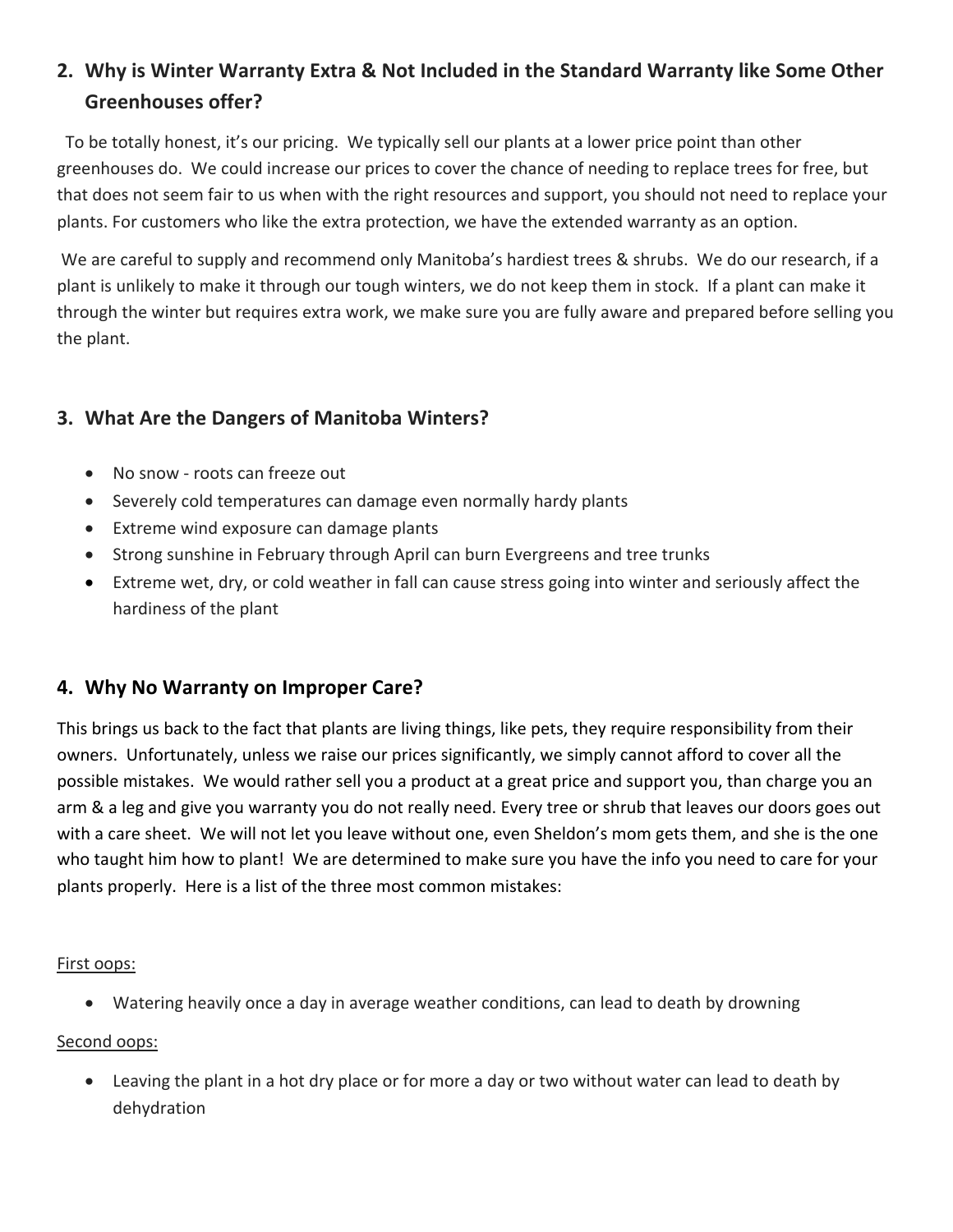## Third oops:

• No sufficient dike. Plants must not only be watered regularly but enough and not too much. Without a dike the water does not stay near the plant nor can you tell if it received enough

We have further detailed information and instructions on the care sheet that comes with your trees and shrubs and on the Plant Care page of our website. You can always call or email us with questions. We are here for you, do not hesitate to reach out!

# **5. Why No Warranty on Damage by Animals or Insects?**

Animal damage feels so unfair when it happens, however there are ways to prevent it! Be aware of your yard and what sort of wildlife you have wondering around. We can inform you of which plants attract wildlife the most and how to protect them. Again, with the right resources you should not need to pay extra for warranty when you can take care of the potential problem yourself.

We will not sell you an unhealthy plant. If something in our stock looks suspicious it is sent to the back for observation. Insects and disease can move in quickly, this often happens if the plant is already stressed (dehydrated or over watered plants are particularly susceptible). We encourage you to be proactive if you see an issue, email us pictures and it is likely we can give you a solution. This is an issue that is typically avoidable and solvable.